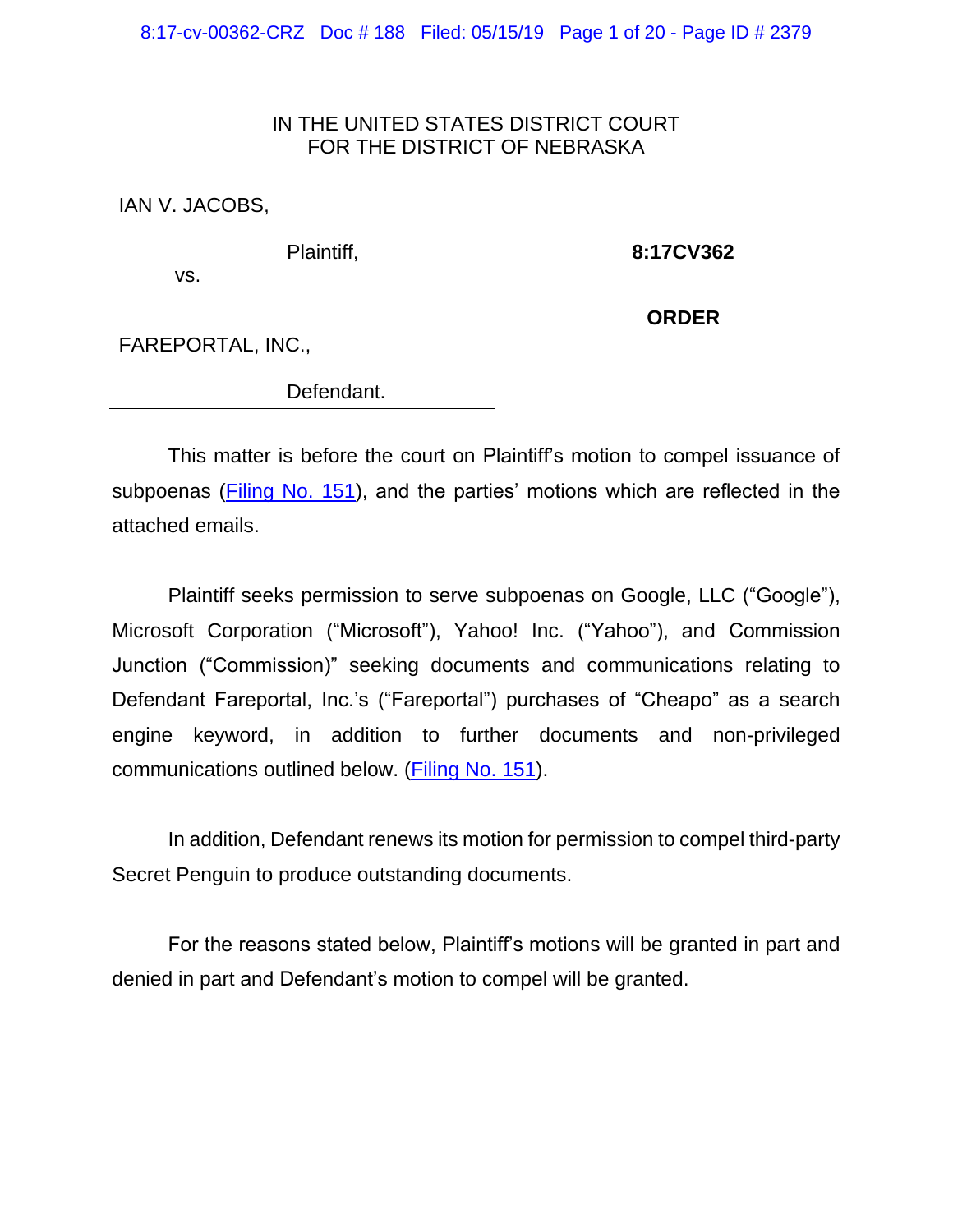#### I. FACTUAL BACKGROUND

In 1998, Jacobs purchased the domain ["www.cheapo.com"](http://www.cheapo.com/) for his current website. In September 2007, Plaintiff filed U.S. Registration Number 3,430,489 for the CHEAPO mark with the Patent and Trademark Office ("PTO"). In June 2013, the PTO accepted Plaintiff's Declaration of Use in Commerce and Incontestability under Sections 8 and 15. Plaintiff states he has used the cheapo.com website to sell a variety of services. Currently, Plaintiff maintains an affiliate advertising agreement with travel services website Pricline.com ("Priceline"), where users provide their desired travel data, and it is transmitted to Priceline which generates proposals and ultimately completes the transaction. Plaintiff is compensated by Priceline for completed sales, and he has allegedly generated over \$7.9 million in travel-related purchases by consumers.

Fareportal is a technology company that develops computer software used to power travel-related websites, including [www.cheapoair.com.](http://www.cheapoair.com/) CheapoAir does approximately \$4 billion in global airline ticket sales annually, and Fareportal earns revenue from these sales. Fareportal also owns a federally registered, incontestable trademark—CHEAPOAIR—(No. 3,576,166) which has served as the travel website's business name since July 1, 2005.

On November 21, 2018, the court ordered staged discovery, finding it the most suitable means to achieve proportionality and efficiently and effectively dispose of the issues of the case given the challenges facing the parties. Liability discovery was ordered as the first phase with damages discovery to commence only after liability is established against either party. (See [Filing No. 116\)](https://ecf.ned.uscourts.gov/doc1/11314116695). On November 7, 2018, Jacobs filed notices of subpoena to Google, Microsoft, and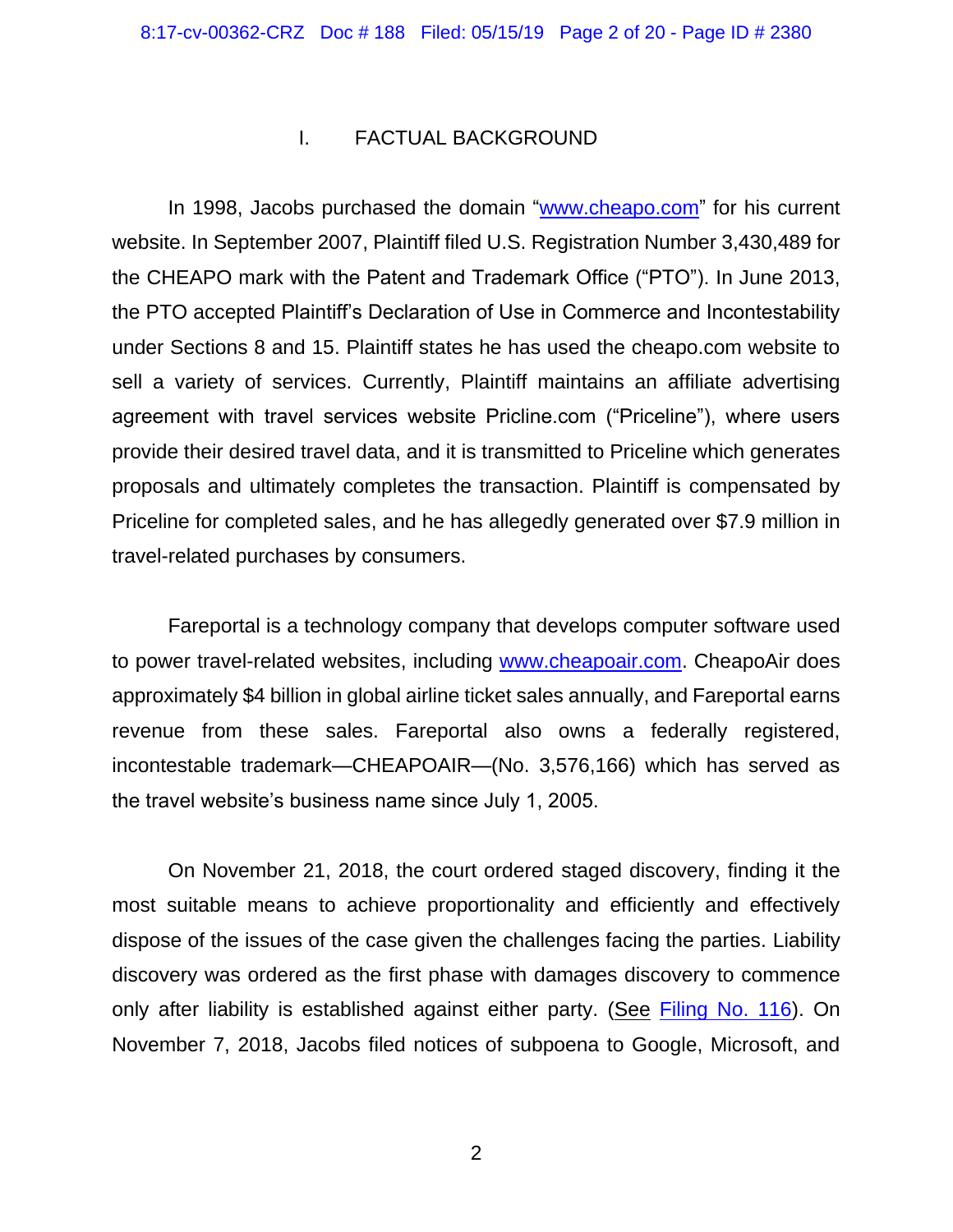Yahoo pursuant to [FRCP](https://www.westlaw.com/Document/NA9FBE4D0B96611D8983DF34406B5929B/View/FullText.html?transitionType=Default&contextData=(sc.Default)&VR=3.0&RS=da3.0) 45 and NECivR. 45.1. The subpoenas commanded production of:

All documents and communications relating to any Google AdWords activity by Fareportal, Inc. from 2009 through the present that involves the search keyword "cheapo" or any search phrase involving the keyword "cheapo", including but not limited to (1) analytics reports, (2) correspondence, and (3) information relating to costs, pricing, and revenues.

### [\(Filing No. 106;](https://ecf.ned.uscourts.gov/doc1/11314106256) [Filing No. 107;](https://ecf.ned.uscourts.gov/doc1/11314106259) [Filing No. 108\)](https://ecf.ned.uscourts.gov/doc1/11314106264).

In addition, on November 16, 2018, Plaintiff filed a notice of subpoena seeking "all communications between Commission Junction and Fareportal, Inc. [sic] referencing Cheapo.com from 2006 to the present." [\(Filing No. 110\)](https://ecf.ned.uscourts.gov/doc1/11314111916).

On November 21, 2018, Defendant filed objections to each of the above subpoenas [\(Filing No. 114\)](https://ecf.ned.uscourts.gov/doc1/11314116241). On February 26, 2019, a telephonic hearing was held with the undersigned to address the dispute. (See Filing No. 140). It was not immediately resolved. Instead, Plaintiff was directed to complete the scheduled depositions, and if the information he wanted was not obtained, to again request to serve the subpoenas.

On March 22, 2019, Plaintiff moved to compel issuance of the contested subpoenas to complete liability discovery, citing his inability to obtain the requested information through depositions. (Filing Nos. 106-08; [Filing No. 110\)](https://ecf.ned.uscourts.gov/doc1/11314111916).

In addition, on April 23, 2019, a conference was held with the parties, with oral argument presented as to various other discovery disputes. [\(Filing No. 177,](https://ecf.ned.uscourts.gov/doc1/11314223335) audio file). The court's ruling and analysis as to each of these motions is discussed below.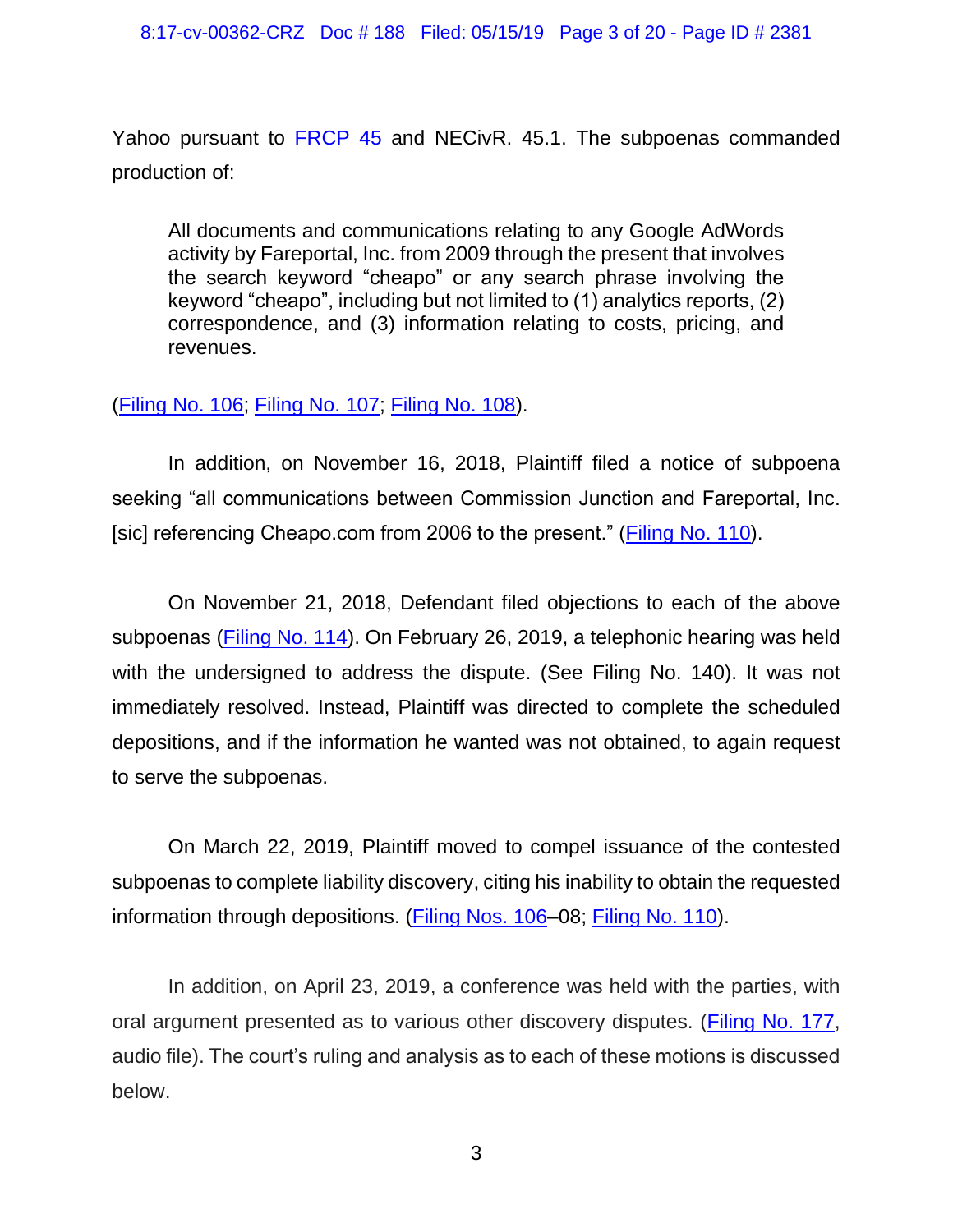## II. ANALYSIS

The Federal Rules of Civil Procedure allow for discovery of "any nonprivileged matter that is relevant to any party's claim or defense and proportional to the needs of the case." [Fed. R. Civ. P.](https://www.westlaw.com/Document/NCBF83860B96411D8983DF34406B5929B/View/FullText.html?transitionType=Default&contextData=(sc.Default)&VR=3.0&RS=da3.0) 26(b)(1) (emphasis added). Relevancy, for the purposes of discovery, includes "any matter that bears on, or that reasonably could lead to other matters that could bear on, any issue that is or may be in the case." [Oppenheimer Fund, Inc. v. Sanders, 437 U.S. 340, 351](https://www.westlaw.com/Document/Ic1e0afe09c1e11d991d0cc6b54f12d4d/View/FullText.html?transitionType=Default&contextData=(sc.Default)&VR=3.0&RS=da3.0&fragmentIdentifier=co_pp_sp_780_351)  [\(1978\).](https://www.westlaw.com/Document/Ic1e0afe09c1e11d991d0cc6b54f12d4d/View/FullText.html?transitionType=Default&contextData=(sc.Default)&VR=3.0&RS=da3.0&fragmentIdentifier=co_pp_sp_780_351) The proportionality analysis then requires the court to weigh "the importance of the issues at stake in the action, the amount in controversy, the parties' relative access to relevant information, the parties' resources, the importance of the discovery in resolving the issues, and whether the burden or expense of the proposed discovery outweighs its likely benefit." [Fed. R. Civ. P.](https://www.westlaw.com/Document/NCBF83860B96411D8983DF34406B5929B/View/FullText.html?transitionType=Default&contextData=(sc.Default)&VR=3.0&RS=da3.0)   $26(b)(1)$ .

## Plaintiff's Motion to Compel Issuance of Subpoenas on Google, Microsoft, Yahoo, and Commission [\(Filing No. 151\)](https://ecf.ned.uscourts.gov/doc1/11314200687).

Plaintiff's complaint asserts various claims against Defendant. For purposes of this motion, however, Jacobs focuses on his trademark infringement claim under the Lanham Act. [\(Filing No. 153, at CM/ECF p. 16,](https://ecf.ned.uscourts.gov/doc1/11314200693?page=16) n. 64). To prevail on this claim, Jacobs must establish that (1) he owns a valid, protectable mark, (2) Defendant has used the mark in commerce without Plaintiff's consent; and (3) there is a likelihood of confusion between Plaintiff's mark and Defendant's mark. [15 U.S.C.](https://www.westlaw.com/Document/N1803CA80BCE311D98FA4F357FE3D842F/View/FullText.html?transitionType=Default&contextData=(sc.Default)&VR=3.0&RS=da3.0)  [§ 1114\(1\);](https://www.westlaw.com/Document/N1803CA80BCE311D98FA4F357FE3D842F/View/FullText.html?transitionType=Default&contextData=(sc.Default)&VR=3.0&RS=da3.0) [B & B Hardware, Inc. v. Hargis Indus., Inc](https://www.westlaw.com/Document/Iae6167d05f3811de8bf6cd8525c41437/View/FullText.html?transitionType=Default&contextData=(sc.Default)&VR=3.0&RS=da3.0&fragmentIdentifier=co_pp_sp_506_389)*.,* 569 F.3d 383, 389 (8th [Cir.2009\);](https://www.westlaw.com/Document/Iae6167d05f3811de8bf6cd8525c41437/View/FullText.html?transitionType=Default&contextData=(sc.Default)&VR=3.0&RS=da3.0&fragmentIdentifier=co_pp_sp_506_389) [JDR Industries, Inc. v. McDowell, 121 F.Supp.3d 872, 882 \(2015\).](https://www.westlaw.com/Document/I08605a383bf011e5b86bd602cb8781fa/View/FullText.html?transitionType=Default&contextData=(sc.Default)&VR=3.0&RS=da3.0&fragmentIdentifier=co_pp_sp_7903_882)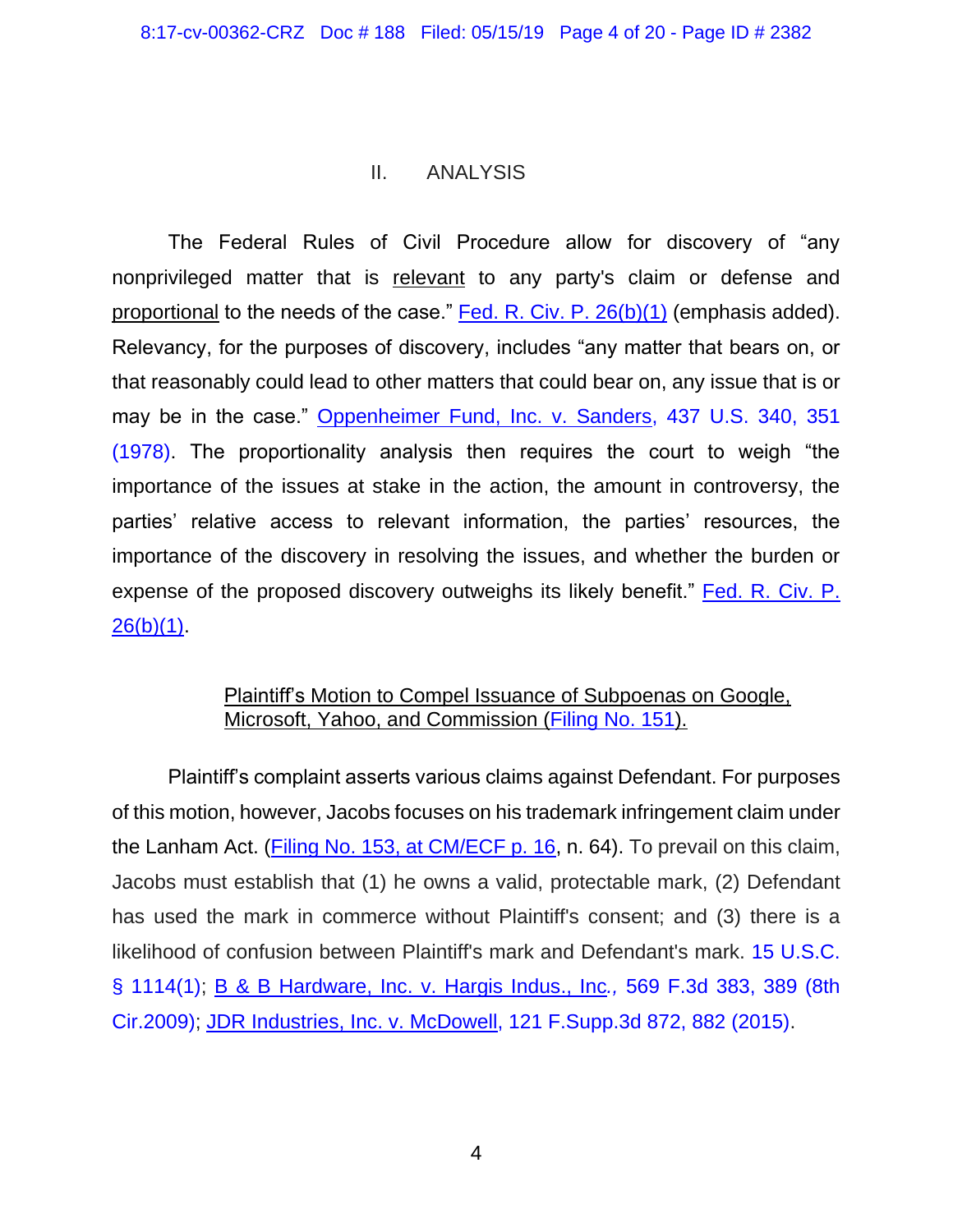Here, the central issue is whether Plaintiff's third-party subpoenas seek documents relevant to establishing the "likelihood of confusion" element of his Lanham Act claim. The Eighth Circuit has prescribed the following six factors (hereafter "SquirtCo factors") for the court to examine in assessing whether there is a likelihood of confusion:

- (1) the strength of the owner's mark;
- (2) the similarity of the owner's mark and the alleged infringer's mark;
- (3) the degree to which the products compete with each other;
- (4) the alleged infringer's intent to "pass off" its goods as those of the trademark owner;
- (5) incidents of actual confusion; and
- (6) the type of product, its costs and conditions of purchase.

[Kemp v. Bumble Bee Seafoods, Inc. 398 F.3d 1049, 1054 \(8th Cir. 2005\).](https://www.westlaw.com/Document/I422b2588885211d9b6ea9f5a173c4523/View/FullText.html?transitionType=Default&contextData=(sc.Default)&VR=3.0&RS=da3.0&fragmentIdentifier=co_pp_sp_506_1054) "[N]o one factor controls, and because the inquiry is inherently case-specific, different factors may be entitled to more weight in different cases. **[Kemp, 398 F.3d at 1054](https://www.westlaw.com/Document/I422b2588885211d9b6ea9f5a173c4523/View/FullText.html?transitionType=Default&contextData=(sc.Default)&VR=3.0&RS=da3.0&fragmentIdentifier=co_pp_sp_506_1054)** (citing [SquirtCo v. Seven-Up Co., 628 F.2d 1086 \(8th Cir. 1980\)\)](https://www.westlaw.com/Document/I8c577b27922c11d9bdd1cfdd544ca3a4/View/FullText.html?transitionType=Default&contextData=(sc.Default)&VR=3.0&RS=da3.0).

Jacobs argues the pursued information is necessary, claiming that factors such as the timing, pattern, and the extent to which Fareportal engaged in keyword bidding on Plaintiff's trademark lie at the heart of establishing liability.

Although Fareportal has acknowledged that it purchased "cheapo" as a keyword, it has not explained the number and pattern of those purchases and has resisted further document production. Plaintiff anticipates that Fareportal's purchases were not consistent, but rose and fell in conjunction with its efforts to purchase Plaintiff's Website, further bolstering Plaintiff's claims.

. . .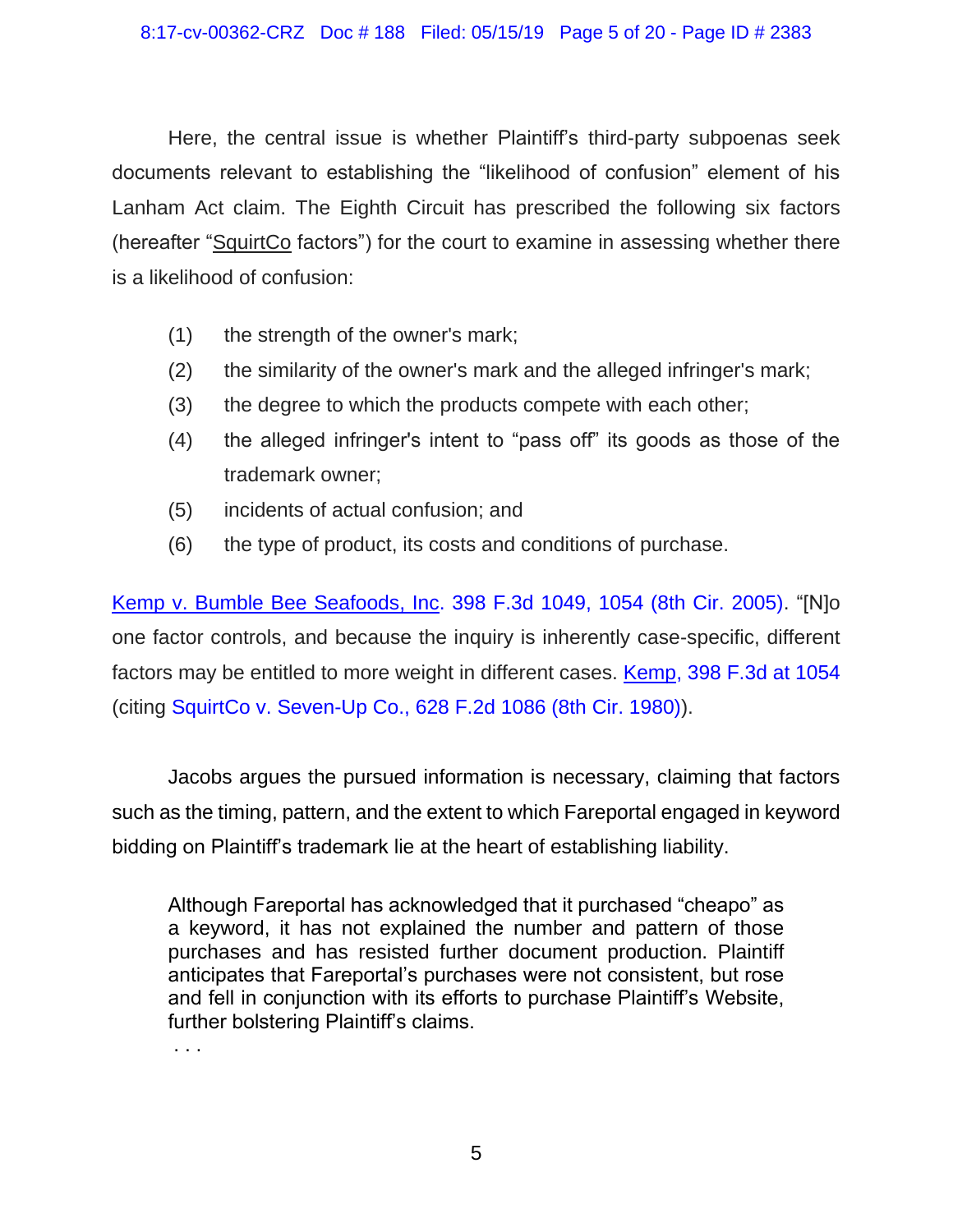Fareportal has testified that it communicated with Commission Junction regarding a list of potential affiliates that was reviewed by Fareportal to ensure that the recipients would be relevant to the travel industry. Plaintiff has requested such documents from Fareportal, but they have not been produced.

# [\(Filing No. 153, at CM/ECF p. 31–](https://ecf.ned.uscourts.gov/doc1/11314200693?page=31)2).

Jacobs argues that because information sought in the subpoenas with respect to keyword bidding on "Cheapo" was not provided in depositions, the court should grant Plaintiff's motion to compel issuance of the subpoenas. Plaintiff contends this information is necessary to further develop the facts relevant to liability and to supplement Defendant's incomplete responses to party discovery. [\(Filing No. 153, at CM/ECF p. 2-3\)](https://ecf.ned.uscourts.gov/doc1/11314200693?page=2). In sum, Plaintiff argues that its need for the analytics surrounding Defendant's keyword bidding on Plaintiff's trademark is entirely relevant and proportional to the needs of the case.

Fareportal counters that the third-party subpoenas bear no relevance on liability and are disproportionate to the needs of the case. Defendant argues there is no material issue of fact in dispute because it has, at all stages, admitted to having regularly bid on the keyword term "Cheapo." Fareportal contends Jacobs has failed to show how the third-party subpoenaed documents would add to Defendant's admission or assist in establishing liability. Further, Defendant argues Jacobs subpoenas are disproportionate "because they request, *inter alia*, all documents and communications relating to keyword bidding by Fareportal on search phrases involving the keyword "cheapo"—part of its registered trademark— for a decade." [\(Filing No. 165, at CM/ECF p. 12–](https://ecf.ned.uscourts.gov/doc1/11314211691?page=12)13).

Having reviewed the parties' briefs, oral arguments, and the record at length, the court will grant Plaintiff's motion to compel issuance of subpoenas [\(Filing No.](https://ecf.ned.uscourts.gov/doc1/11314200687)  [151\)](https://ecf.ned.uscourts.gov/doc1/11314200687). Plaintiff has sufficiently demonstrated that the nonprivileged keyword-bidding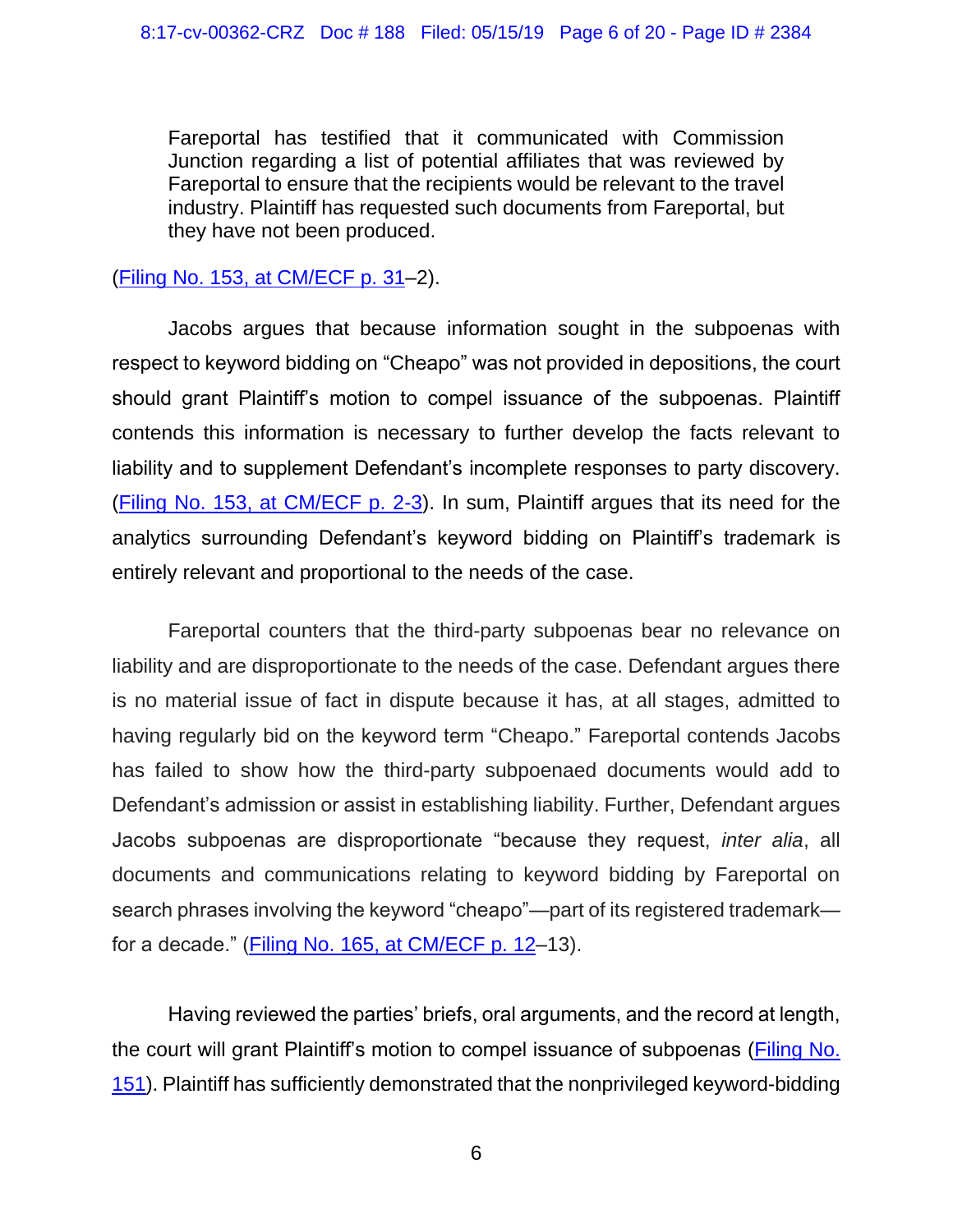data is relevant to his Lanham Act Claim and proportional to the needs of the case. See, [Fed. R. Civ. P. 26\(b\)\(1\).](https://www.westlaw.com/Document/NCBF83860B96411D8983DF34406B5929B/View/FullText.html?transitionType=Default&contextData=(sc.Default)&VR=3.0&RS=da3.0) Specifically, the court agrees that the pattern, timing, and extent to which Fareportal bid on the "cheapo" keyword could bear on, or reasonably could lead to other matters that could bear on, Fareportal's trademarkinfringement liability to Jacobs. [Oppenheimer Fund, Inc. v. Sanders, 437 U.S. 340,](https://www.westlaw.com/Document/Ic1e0afe09c1e11d991d0cc6b54f12d4d/View/FullText.html?transitionType=Default&contextData=(sc.Default)&VR=3.0&RS=da3.0&fragmentIdentifier=co_pp_sp_780_351)  [351 \(1978\).](https://www.westlaw.com/Document/Ic1e0afe09c1e11d991d0cc6b54f12d4d/View/FullText.html?transitionType=Default&contextData=(sc.Default)&VR=3.0&RS=da3.0&fragmentIdentifier=co_pp_sp_780_351) As Plaintiff argues, Fareportal cannot argue its pattern of keyword bidding is not relevant when, in at least one of its own prior trademark infringement suits, it has sought similar discovery to support its claim. [\(Filing No. 153-3, at](https://ecf.ned.uscourts.gov/doc1/11314200696?page=6)  [CM/ECF p. 6\)](https://ecf.ned.uscourts.gov/doc1/11314200696?page=6).

The court further finds that inquiry into Fareportal's keyword bidding is reasonably calculated to lead to information regarding the likelihood of confusion requirement; particularly, as to the fourth SquirtCo factor discussed above. Defendant's keyword bidding could reasonably bear on Defendant's intent to "pass off" its goods as those of the trademark owner. [SquirtCo v. Seven-Up Co., 628](https://www.westlaw.com/Document/I8c577b27922c11d9bdd1cfdd544ca3a4/View/FullText.html?transitionType=Default&contextData=(sc.Default)&VR=3.0&RS=da3.0)  [F.2d 1086 \(8th Cir. 1980\).](https://www.westlaw.com/Document/I8c577b27922c11d9bdd1cfdd544ca3a4/View/FullText.html?transitionType=Default&contextData=(sc.Default)&VR=3.0&RS=da3.0)

In sum, given the inherently case-specific inquiry required under the Lanham Act, the court finds Plaintiff's request reasonably tailored under Rule 26's broad discovery mandate. Plaintiff's motion to compel issuance of subpoenas [\(Filing No.](https://ecf.ned.uscourts.gov/doc1/11314200687)  [151\)](https://ecf.ned.uscourts.gov/doc1/11314200687) will be granted.

# Documents from the personal email account of Fareportal employee Alexander Popescu.

Jacobs also seeks an order to compel the production of certain documents from the personal email account of ex-Fareportal Legal Compliance Officer turned General Counsel, Alexander Popescu ("Popescu"). Particularly, Jacobs seeks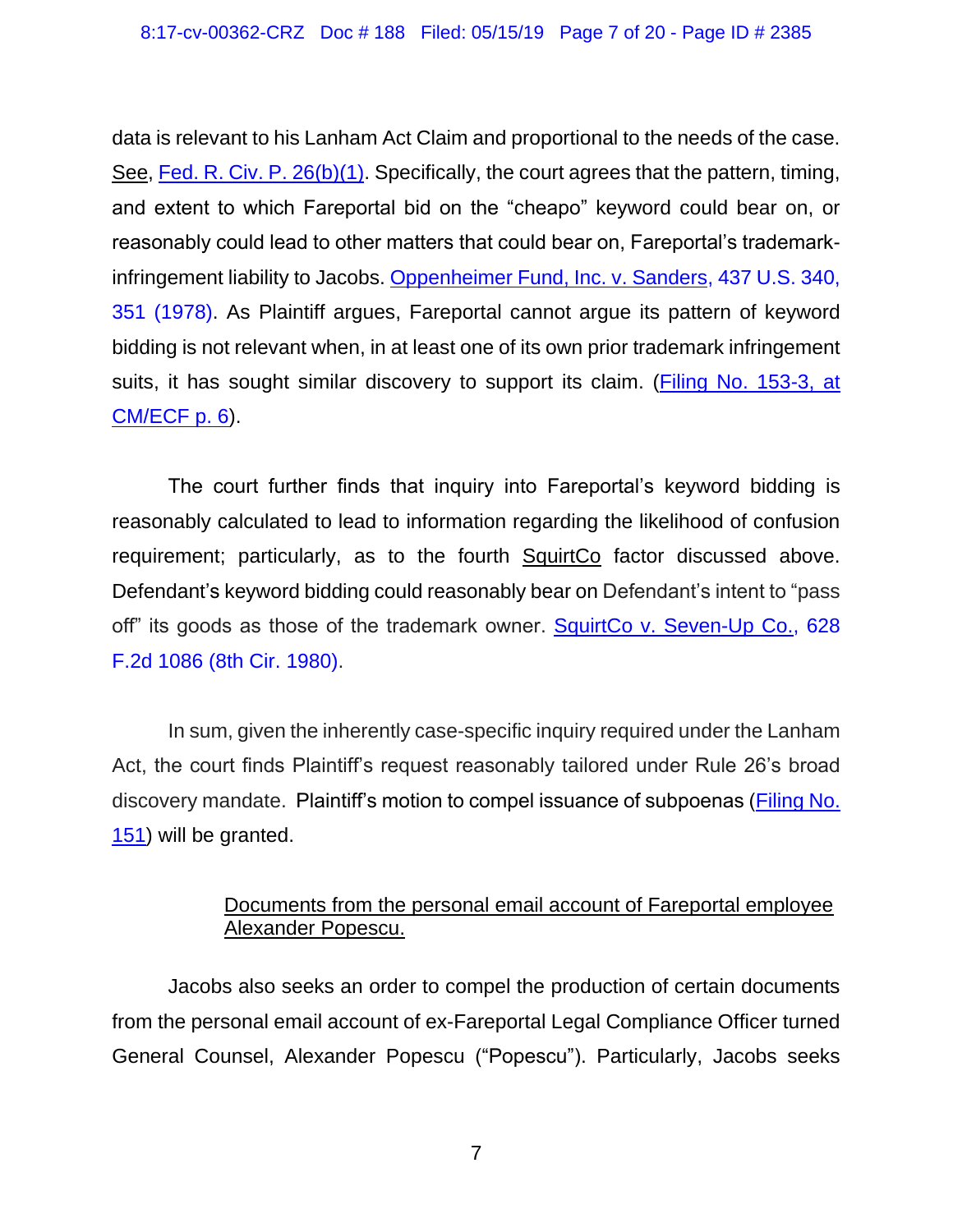those documents used for Fareportal business purposes in connection with the company's alleged attempt to purchase Jacobs' website.

Plaintiff contends that on March 12, 2012, Popescu sent an email from his personal Gmail account to Jacobs to express his interest in purchasing the Cheapo trademark, and potentially its domain name. Plaintiff argues that because Popescu admitted at his deposition to having sent this email from his personal email account at Fareportal's direction, <sup>1</sup> Plaintiff should be permitted to compel production of these documents.

Defendant objects to Plaintiff's request, arguing that Jacobs waived the opportunity to request the documents through his failure to subpoena Popescu for documents within the proper timeframe. Therein, Defendant argues that because Jacobs subpoenaed only Popescu's testimony and not document production, Plaintiff is foreclosed from doing so at this late stage.

A scheduling order may be modified "for good cause and with the judge's consent." [Fed. R. Civ. P. 16\(b\)\(4\).](https://www.westlaw.com/Document/NC29248D0B96211D8983DF34406B5929B/View/FullText.html?transitionType=Default&contextData=(sc.Default)&VR=3.0&RS=da3.0) On November 21, 2018, the court entered an order setting the parties' deadline for completing written liability discovery under Rules 33, 34, and 36 of the Federal Rules of Civil Procedure for February 22, 2019, with depositions as to the issue of liability due April 12, 2019, and motions to compel responses to written discovery due March 8, 2019. [\(Filing No. 129\)](https://ecf.ned.uscourts.gov/doc1/11314137675). On January 2, 2019, the parties' motion to compel deadline was extended to April 19, 2019. [\(Filing No. 130\)](https://ecf.ned.uscourts.gov/doc1/11314139848).

 $1$  To date, Popescu has retained the same representation as Fareportal in this matter.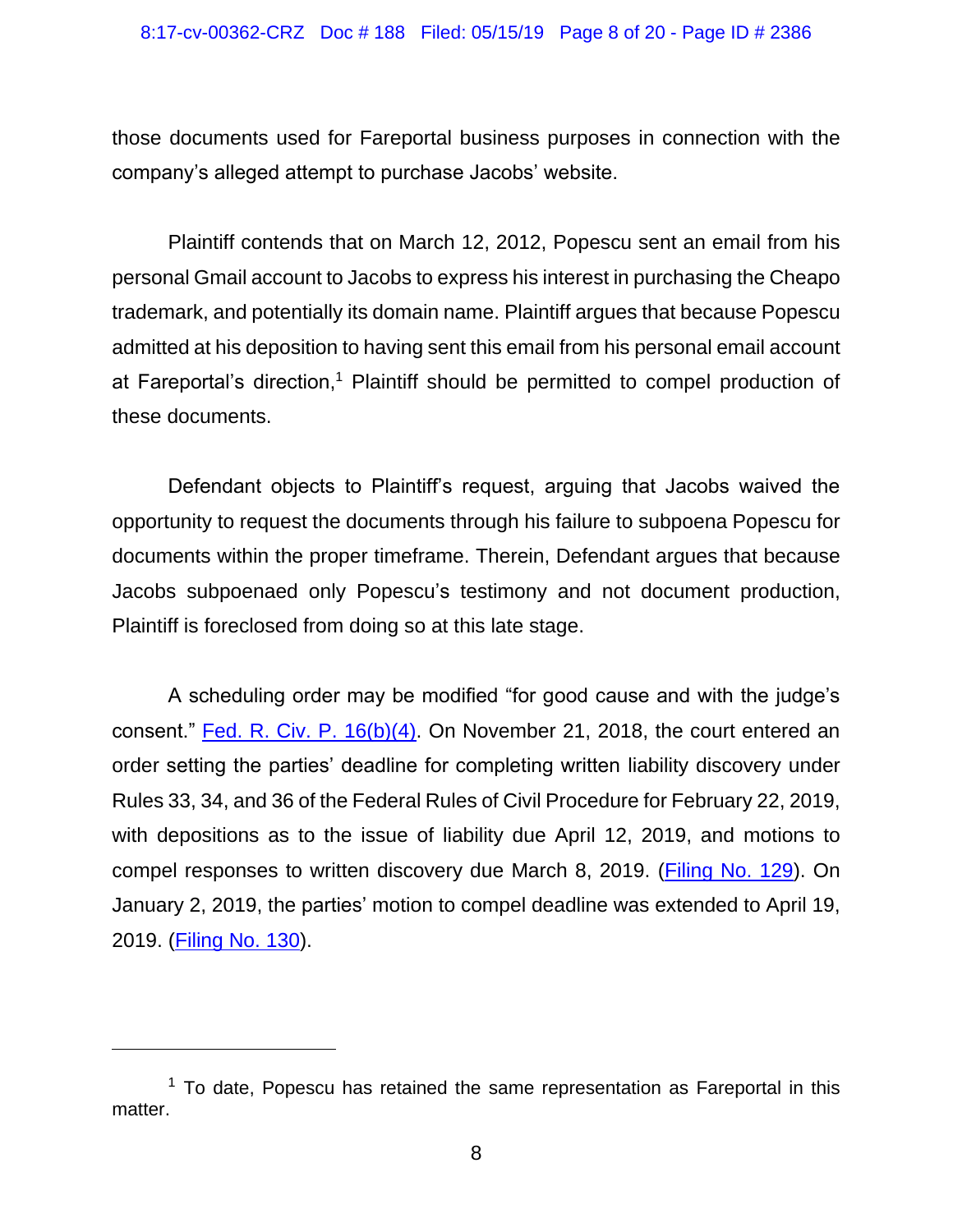#### 8:17-cv-00362-CRZ Doc # 188 Filed: 05/15/19 Page 9 of 20 - Page ID # 2387

On March 4, 2019, Jacobs filed notice of his intent to take the deposition of Popescu. [\(Filing No. 145\)](https://ecf.ned.uscourts.gov/doc1/11314186541). The subpoena sought Popescu's deposition testimony, but it did not request documents. (Id.) On April 3, 2019, Jacobs served an amended subpoena to Popescu. The amended subpoena merely changed the location of the deposition proceeding. [\(Filing No. 159\)](https://ecf.ned.uscourts.gov/doc1/11314209039). It did not request production of documents.

The parties' motion to compel responses to written discovery deadline (April 19, 2019) has passed without Jacobs seeking to compel document production, in any form, from Popescu. Meanwhile, Plaintiff has not moved to modify the scheduling order to extend this deadline. The court agrees with Defendant. Plaintiff waived the opportunity to request the documents through his failure to subpoena Popescu for documents within the proper timeframe or to timely move this court to adjust the scheduling order otherwise. Plaintiff's request to compel document production from Alexander Popescu will be denied.

## Documents relating to third-party Respond2Communications, Inc. ("R2C") and its work on the "We Go Cheapo" campaign.

Jacobs next seeks an order compelling production of documents relating to third-party R2C and its work on the "We Go Cheapo" Campaign. R2C is the advertising agency that created, published, and ran Fareportal's contested "We Go Cheapo" campaign. Jacobs seeks contracts and/or statements of work between Fareportal and R2C or any other information R2C possesses with respect to the contested commercial, cheapo mark, cheapo.com, or this lawsuit in general, to determine what R2C was asked and/or contracted to do. (See [Filing No. 158\)](https://ecf.ned.uscourts.gov/doc1/11314205376).

Fareportal in response argues it has provided ample document production to establish its hiring of R2C to create the ads at issue, and that the confidential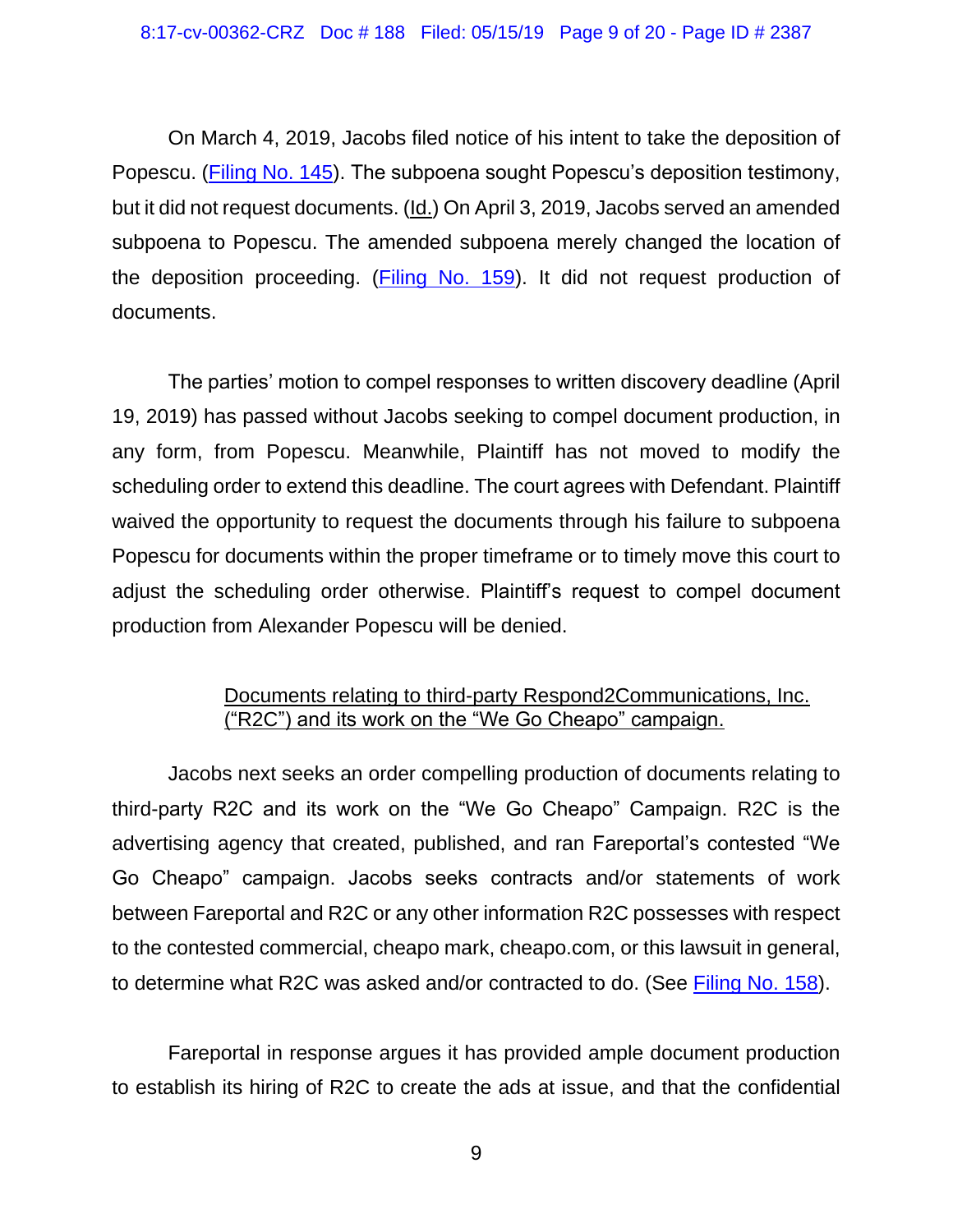information sought is disproportionate and irrelevant to the needs of the case. [\(Filing No. 177,](https://ecf.ned.uscourts.gov/doc1/11314223335) audio file). Further, Defendant argues that the information regarding internal R2C meetings and discussions Plaintiff seeks does not bear on Fareportal's knowledge, and therefore will not be probative as to any issue at bar.  $(\underline{\mathsf{Id}})$ 

The court finds Plaintiff's request sufficiently tailored and relevant to the needs of the case. As discussed above, in forward- and reverse-confusion cases alike, the court must weigh the SquirtCo factors to determine likelihood of confusion. [Lovely Skin, Inc. v. Ishtar Skin Care Prods., LLC, 745 F.3d 877, 887](https://www.westlaw.com/Document/Ie47f6737aac911e39ac8bab74931929c/View/FullText.html?transitionType=Default&contextData=(sc.Default)&VR=3.0&RS=da3.0&fragmentIdentifier=co_pp_sp_506_887)  [\(8th Cir. 2014\)](https://www.westlaw.com/Document/Ie47f6737aac911e39ac8bab74931929c/View/FullText.html?transitionType=Default&contextData=(sc.Default)&VR=3.0&RS=da3.0&fragmentIdentifier=co_pp_sp_506_887) (quotations omitted) (quoting [Co–Rect Products, Inc. v. Marvy!](https://www.westlaw.com/Document/I5522d2f794b411d9bdd1cfdd544ca3a4/View/FullText.html?transitionType=Default&contextData=(sc.Default)&VR=3.0&RS=da3.0&fragmentIdentifier=co_pp_sp_350_1330) Advertising [Photography, Inc., 780 F.2d 1324, 1330 \(8th Cir. 1985\)\);](https://www.westlaw.com/Document/I5522d2f794b411d9bdd1cfdd544ca3a4/View/FullText.html?transitionType=Default&contextData=(sc.Default)&VR=3.0&RS=da3.0&fragmentIdentifier=co_pp_sp_350_1330) The fourth SquirtCo factor analyzes whether Fareportal intended to represent CheapoAir as being affiliated with Cheapo.

"When reverse, rather than direct, confusion is alleged, 'intent to confuse' is unlikely to be present . . . . [nonetheless] if such an intent to confuse does, in fact, exist in a reverse confusion case, it should weigh against the defendant in the same manner as it would in a direct confusion case." [Eyebobs, LLC v. Snap, Inc.](https://www.westlaw.com/Document/Ibeaaa9e034da11e7afe7804507f6db3f/View/FullText.html?transitionType=Default&contextData=(sc.Default)&VR=3.0&RS=da3.0&fragmentIdentifier=co_pp_sp_7903_976)  [259 F.Supp.3d 965, 976 \(D. Minn. 2017\).](https://www.westlaw.com/Document/Ibeaaa9e034da11e7afe7804507f6db3f/View/FullText.html?transitionType=Default&contextData=(sc.Default)&VR=3.0&RS=da3.0&fragmentIdentifier=co_pp_sp_7903_976) For example, in [Commerce Nat. Ins.](https://www.westlaw.com/Document/I060bf07e798411d98c82a53fc8ac8757/View/FullText.html?transitionType=Default&contextData=(sc.Default)&VR=3.0&RS=da3.0)  [Serv., Inc. v. Commerce Ins. Agency., 214 F.3d 432, \(3rd Cir. 2000\),](https://www.westlaw.com/Document/I060bf07e798411d98c82a53fc8ac8757/View/FullText.html?transitionType=Default&contextData=(sc.Default)&VR=3.0&RS=da3.0) the parties each aware of the other—had maintained similar trademarks in noncompetitive industries for a substantial number of years. Ultimately, however, one company expanded into the other's area of trade and intentionally advertised its business under a near-identical mark. [Id. at 435–](https://www.westlaw.com/Document/I060bf07e798411d98c82a53fc8ac8757/View/FullText.html?transitionType=Default&contextData=(sc.Default)&VR=3.0&RS=da3.0&fragmentIdentifier=co_pp_sp_506_435)36. In holding that the lesser-known company could maintain its claim against the larger for reverse confusion, the Third Circuit expressly acknowledged the potential that a larger company could adopt the mark with the intent to extinguish its smaller rival from the market. Id. [at 444-](https://www.westlaw.com/Document/I060bf07e798411d98c82a53fc8ac8757/View/FullText.html?transitionType=Default&contextData=(sc.Default)&VR=3.0&RS=da3.0&fragmentIdentifier=co_pp_sp_506_444)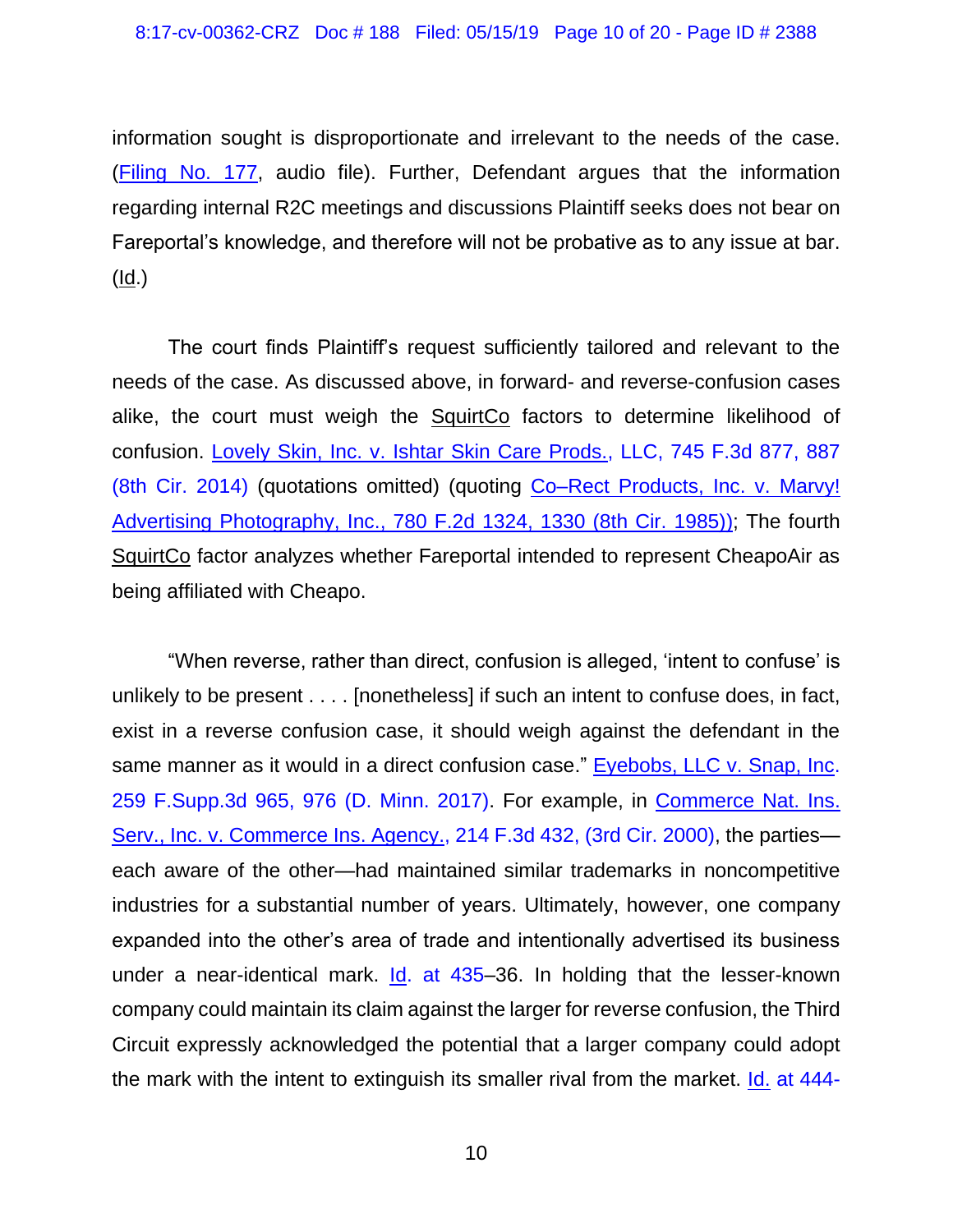8:17-cv-00362-CRZ Doc # 188 Filed: 05/15/19 Page 11 of 20 - Page ID # 2389

[45.](https://www.westlaw.com/Document/I060bf07e798411d98c82a53fc8ac8757/View/FullText.html?transitionType=Default&contextData=(sc.Default)&VR=3.0&RS=da3.0&fragmentIdentifier=co_pp_sp_506_444) The Third Circuit highlighted that it was "this sort of usurpation of business identity that the reverse confusion doctrine was designed to prevent." [A & H](https://www.westlaw.com/Document/I94d2e470799411d99c4dbb2f0352441d/View/FullText.html?transitionType=Default&contextData=(sc.Default)&VR=3.0&RS=da3.0&fragmentIdentifier=co_pp_sp_506_232)  [Sportswear, Inc. v. Victoria's Secret Stores, Inc., 237 F.3d 198, 232 \(3rd Cir. 2000\).](https://www.westlaw.com/Document/I94d2e470799411d99c4dbb2f0352441d/View/FullText.html?transitionType=Default&contextData=(sc.Default)&VR=3.0&RS=da3.0&fragmentIdentifier=co_pp_sp_506_232)

The document production Jacobs seeks from R2C could bear on the issue of whether Fareportal intended to pass off CheapOair as being affiliated with Cheapo. Even though such an intent to confuse would be unlikely in a reverseconfusion claim, the issue cannot be decided at this stage. The broad scope of [Fed. R. Civ.](https://www.westlaw.com/Document/NCBF83860B96411D8983DF34406B5929B/View/FullText.html?transitionType=Default&contextData=(sc.Default)&VR=3.0&RS=da3.0) P. 26 generally allows discovery "unless it is clear the information sought can have no possible bearing on the case." [Ingram v. Covenant Care](https://www.westlaw.com/Document/I99335db6641711dfa7ada84b8dc24cbf/View/FullText.html?transitionType=Default&contextData=(sc.Default)&VR=3.0&RS=da3.0&fragmentIdentifier=co_pp_sp_999_3)  [Midwest, Inc., 2010 WL 1994866, at \\*3 \(D. Neb. 2010\).](https://www.westlaw.com/Document/I99335db6641711dfa7ada84b8dc24cbf/View/FullText.html?transitionType=Default&contextData=(sc.Default)&VR=3.0&RS=da3.0&fragmentIdentifier=co_pp_sp_999_3) The court will allow Jacobs to compel the production of documents it seeks, as discussed, from R2C.

#### Jacobs' Subpoena to Emely Romero Littrell.

Jacobs further seeks a third-party subpoena to Emely Romero Littrell ("Littrell") for production of documents (dating back from May 2016 to the present) and deposition testimony. [\(Filing No. 177,](https://ecf.ned.uscourts.gov/doc1/11314223335) audio file). Plaintiff alleges Corsearch, Inc. ("Corsearch") or Citizen Hawk used Littrell to contact Jacobs in May 2016 about purchasing Plaintiff's website and/or domain name. (Id.) Because Littrell reportedly used a personal email account to contact Jacobs, Plaintiff argues, Corsearch is purportedly not in possession of these documents. (Id.) Jacobs therefore seeks documents related to the May 2016 purchase offer extended from Littrell's personal email account. (Id.)

Fareportal objects to Plaintiff's non-party subpoena to Littrell arguing it has already produced this necessary information, the request would be unduly burdensome to Littrell, and on grounds the information requested is disproportionate to the needs of the case. (Id.)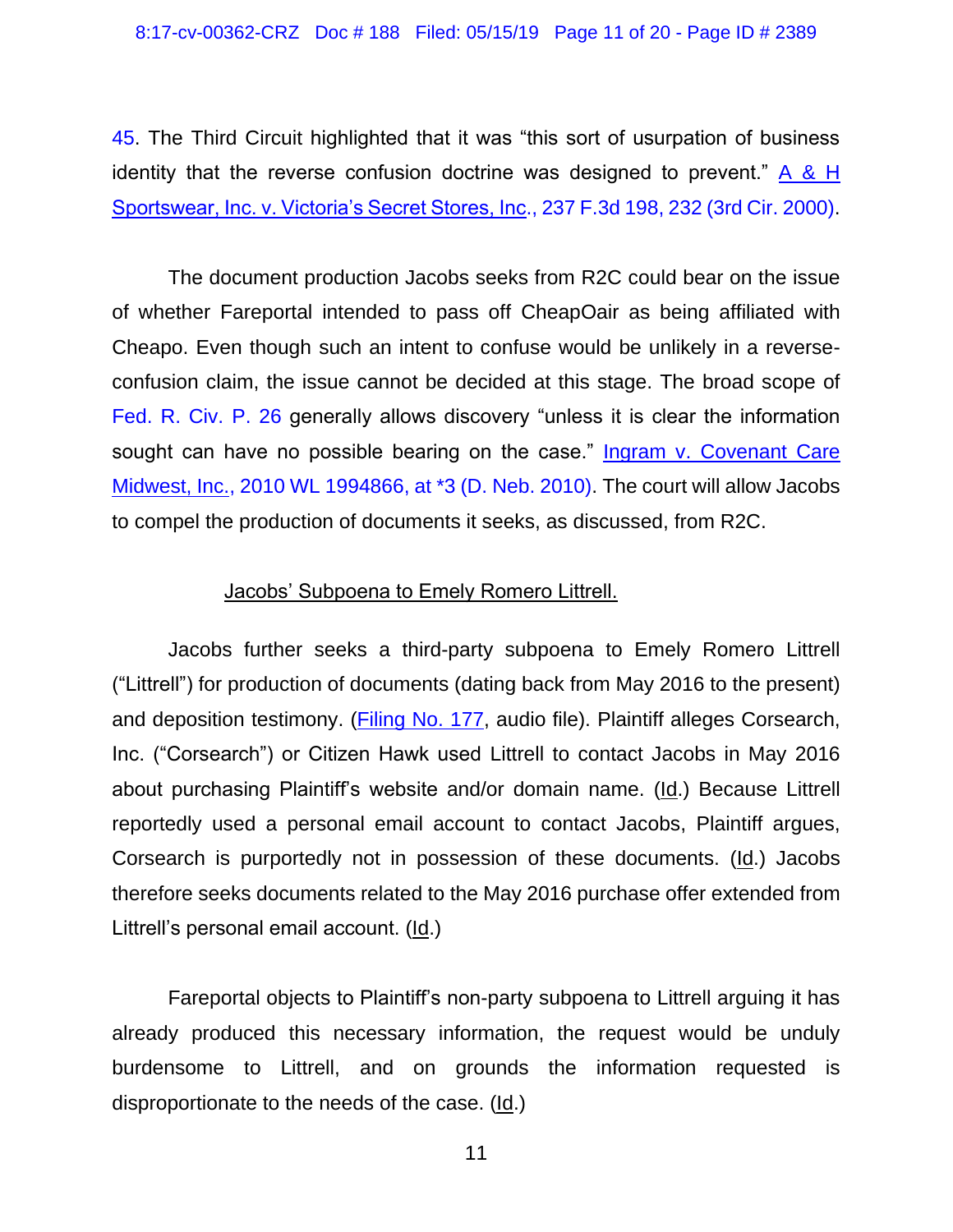For similar reasons as stated directly above, Plaintiff's subpoena to Littrell will be allowed. Plaintiff has described the narrow set of documents it seeks for production using a sufficiently limited topic description and timeframe. Further, the information sought from the request may be relevant to proving the SquirtCo. factors. Plaintiff's subpoena to Littrell will be permitted.

# Communications with third-party Corsearch that have been withheld by Fareportal on the basis of privilege objections.

Next, Plaintiff seeks those documents within the possession, custody, and control of Fareportal concerning communications between Fareportal and Corsearch (or, formally "Citizen Hawk") relating to cheapo.com. (Id.)

On March 20, 2019, the court held a telephonic hearing with the parties to address Plaintiff's intended subpoena to Corsearch and Defendant's objections to that subpoena. (See [Filing No. 149,](https://ecf.ned.uscourts.gov/doc1/11314197625) audio file). Defendant raised relevancy, privilege, undue burden, and other objections. After conferring with counsel, I ordered that Plaintiff's proposed third-party subpoena on Corsearch be permitted, pursuant to the following terms:

- 1) Document Request No. 3 is withdrawn with Plaintiff's consent.
- 2) Document Request No. 6 shall be modified to request "Documents and communications with third parties acting by or on behalf of Fareportal relating to the Cheapo Mark or cheapo.com."
- 3) Any documents produced by Corsearch in response to the subpoena shall be provided to Defendant's counsel, and not directly to Plaintiff's counsel.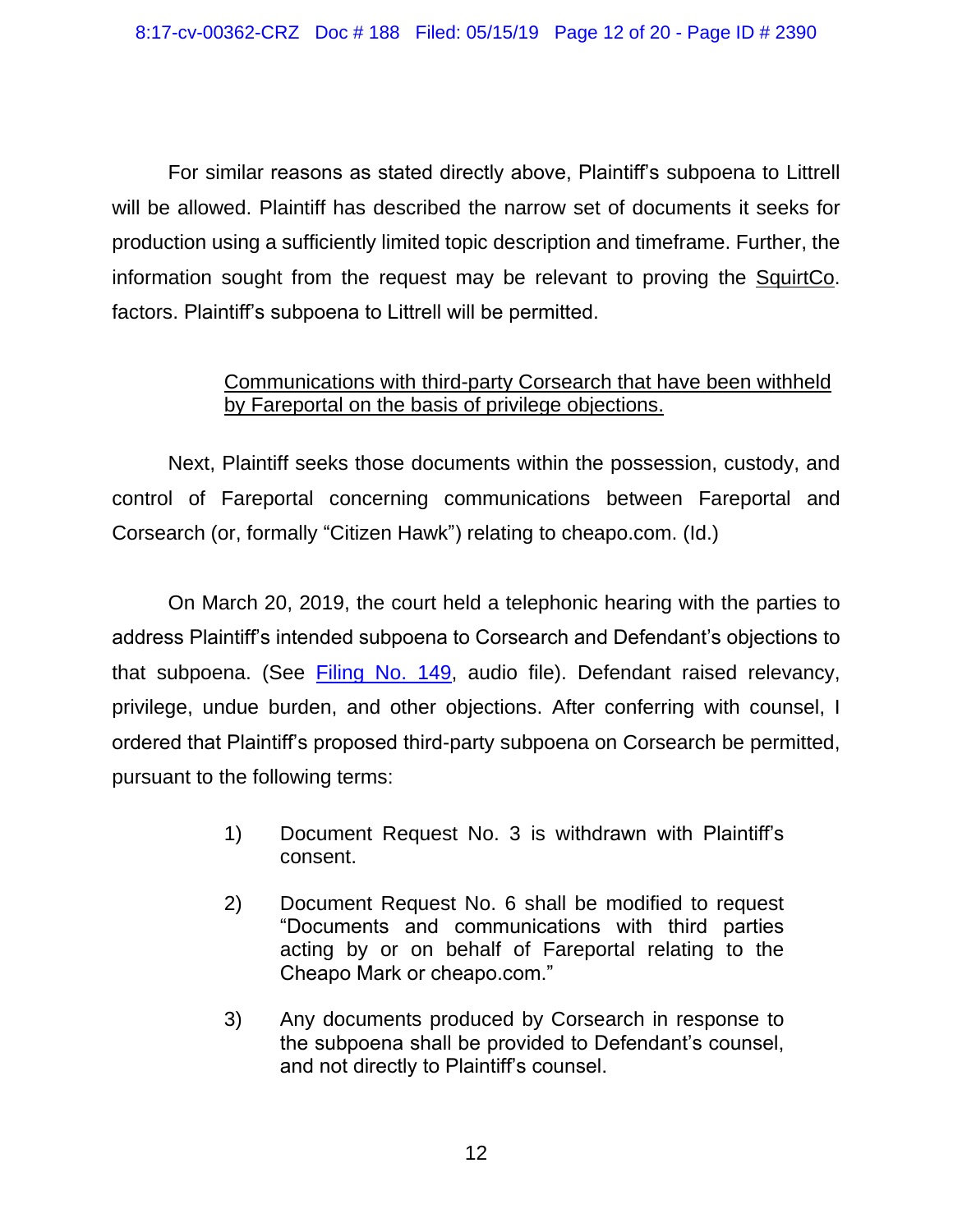- 4) With the foregoing modifications to the subpoena language, the subpoena may be served on Corsearch, Inc.
- 5) Upon receipt of any documents from Corsearch, Inc. in response to Plaintiff's subpoena, defense counsel shall promptly review the documents and produce any nonprivileged documents to Plaintiff's counsel. If any documents are withheld from production to Plaintiff's counsel by Defendant, defense counsel shall promptly contact the court and opposing counsel to discuss the procedure and schedule for resolving Defendant's privilege and/or work product objections.

## [\(Filing No. 150\)](https://ecf.ned.uscourts.gov/doc1/11314197685).

On April 23, 2019, the parties engaged in another telephonic hearing to address outstanding discovery disputes. [\(Filing No. 177,](https://ecf.ned.uscourts.gov/doc1/11314223335) audio file). The parties' continued to disagree on Plaintiff's proposed subpoena to obtain Fareportal-Corsearch communications (Id.) Jacobs argues that while Fareportal has produced a document showing some of the work Corsearch did, outstanding documents continue to be withheld by Fareportal on the basis of unfounded privilege objections. (Id.) Specifically, Plaintiff argues Defendant cannot raise privilege objections because the requested communications were made to facilitate a business deal, not to obtain legal advice. (Id.) In support of this argument, Plaintiff directs the court's attention to the Corsearch website's terms and conditions, which advise that Corsearch is not a law firm, and therefore cannot engage in legal opinions, etc. (Id.)

During the parties' April 23, 2019 call with the court, Fareportal argued that while it does not deny someone reached out to buy the Cheapo.com domain name, communications between Corsearch and Fareportal lack relevance, and therefore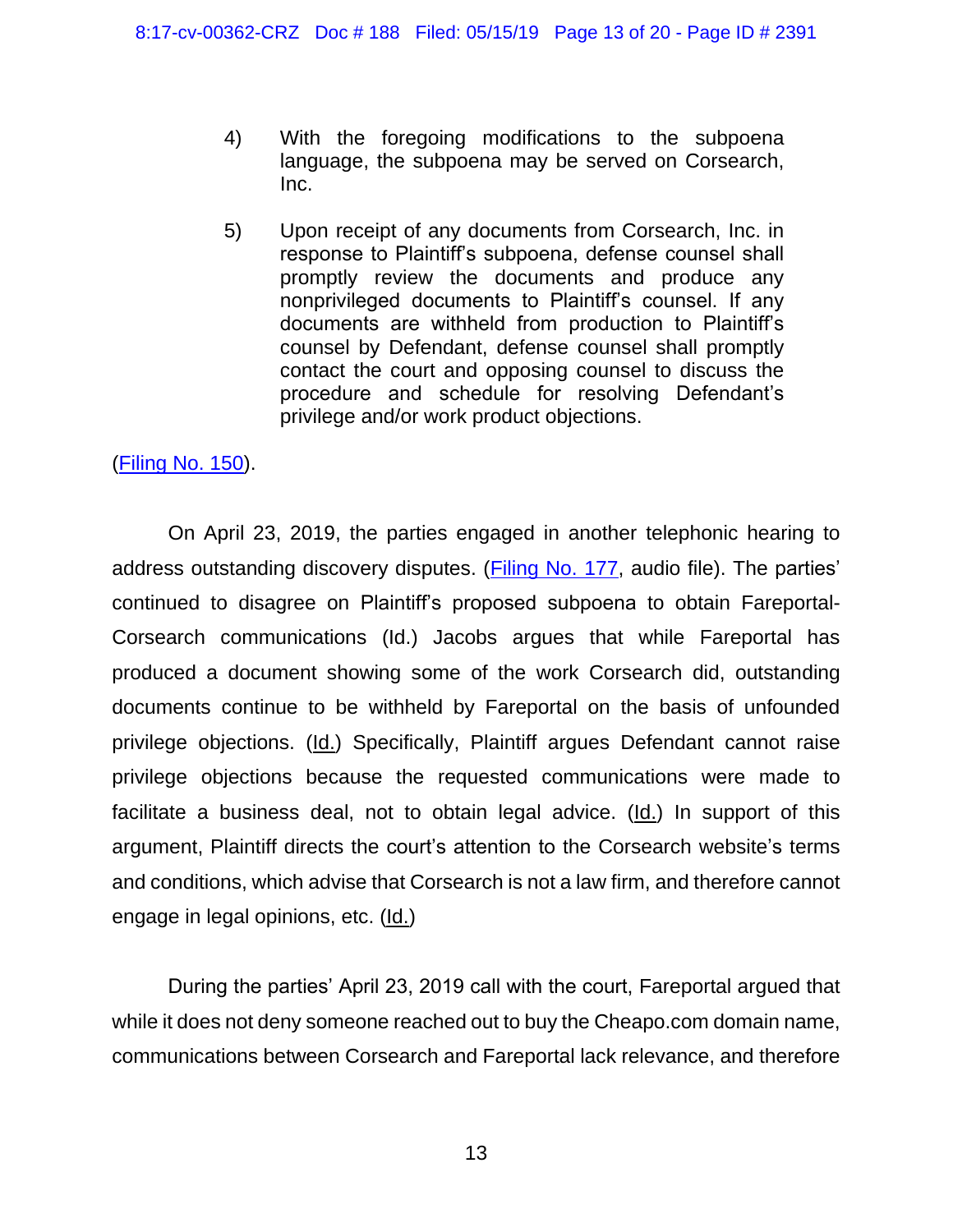Plaintiff's request should be denied. (Id.) Defendant did not renew or address its prior privilege objection. (See [Filing No. 177\)](https://ecf.ned.uscourts.gov/doc1/11314223335).

The court has already ruled on this issue, and its prior order stands. (See [Filing No. 150\)](https://ecf.ned.uscourts.gov/doc1/11314197685). Defense counsel shall immediately produce any nonprivileged documents which Corsearch has produced. If any documents have been withheld from production to Plaintiff's counsel, Defense counsel shall contact the court and opposing counsel promptly to discuss the procedure and schedule for resolving Defendant's privilege and/or work-product objections.

# Custodian information for two specific documents produced by Fareportal.

Jacobs seeks to identify the custodian for two documents (40-43 and 94-95) produced by Fareportal. [\(Filing No. 177,](https://ecf.ned.uscourts.gov/doc1/11314223335) audio file). The first document, date stamped March 14, 2014, is a screen shot of the Cheapo.com website and a printout of the Cheapo trademark from the USPTO website. (Id.) The second document, date stamped October 23, 2015, is a web printout from Bing containing "cheapo" in the search bar of the first page and search results which include "cheapoair.com" and "cheapo" on the second page. (Id.)

Jacobs seeks the meta data to establish the documents' custodian(s), arguing that the timing of the inquiries—before the contested "we go cheapo" commercial ran but after keyword bidding had begun—demonstrates that someone at Fareportal was inquiring as to the cheapo website. (Id.)

Defendant objects, arguing discovery is closed and Plaintiff is requesting too much additional and irrelevant material. (Id.) Fareportal further argues it produced these documents months ago, with no request at that time to have the custodian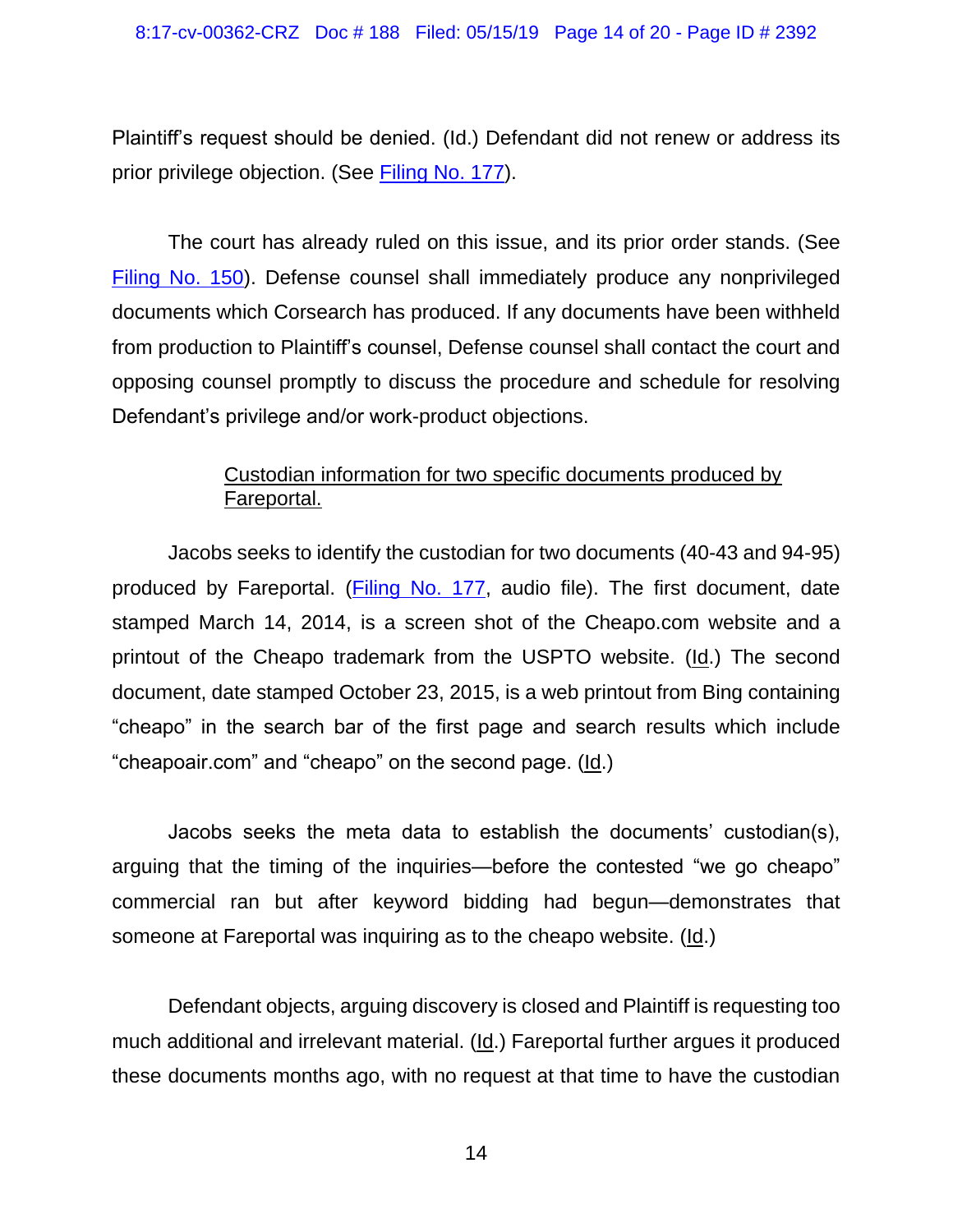#### 8:17-cv-00362-CRZ Doc # 188 Filed: 05/15/19 Page 15 of 20 - Page ID # 2393

identified. (Id). It would be overly burdensome, Defendant argues, to require Fareportal to dig up custodian information at this late stage, and moreover irrelevant because Fareportal has already conceded its awareness of cheapo.com. (Id.) Therefore, Defendant argues Plaintiff's attempt to gather the custodian information here is nothing more than a fishing expedition.

The court agrees with Defendant. The proper time to seek the custodian information for these documents was at the time the document requests were made. It would be overly burdensome at this late stage to require Fareportal to dig up the meta data Plaintiff now requests. Moreover, Plaintiff has failed to compellingly show how this additional material might help in proving its claim. Plaintiff's request to compel custodian information for documents 40-43 and 94-95 will be denied.

### Fareportal's renewed request to file a motion to compel Secret Penguin.

Finally, Fareportal seeks to renew its request to file a motion to compel information from cheapo.com's business partner, Secret Penguin. [\(Filing No. 177,](https://ecf.ned.uscourts.gov/doc1/11314223335) audio file). As an initial matter, Defendant argues it is seeking documents it requested in its original subpoena. Defendant contends Plaintiff did not pose any written objection to that subpoena, but rather agreed to produce the documents during the deposition of Secret Penguin employee, Dave Nelson. Defendant alleges that after agreeing to produce these documents, Nelson abruptly changed his mind, claiming he is not required to conduct the search because the subpoena was served on "Secret Penguin." Defendant maintains that because the document request was directed toward all Secret Penguin employees, the contested documents fall squarely within the ambit of the subpoena. (Id.)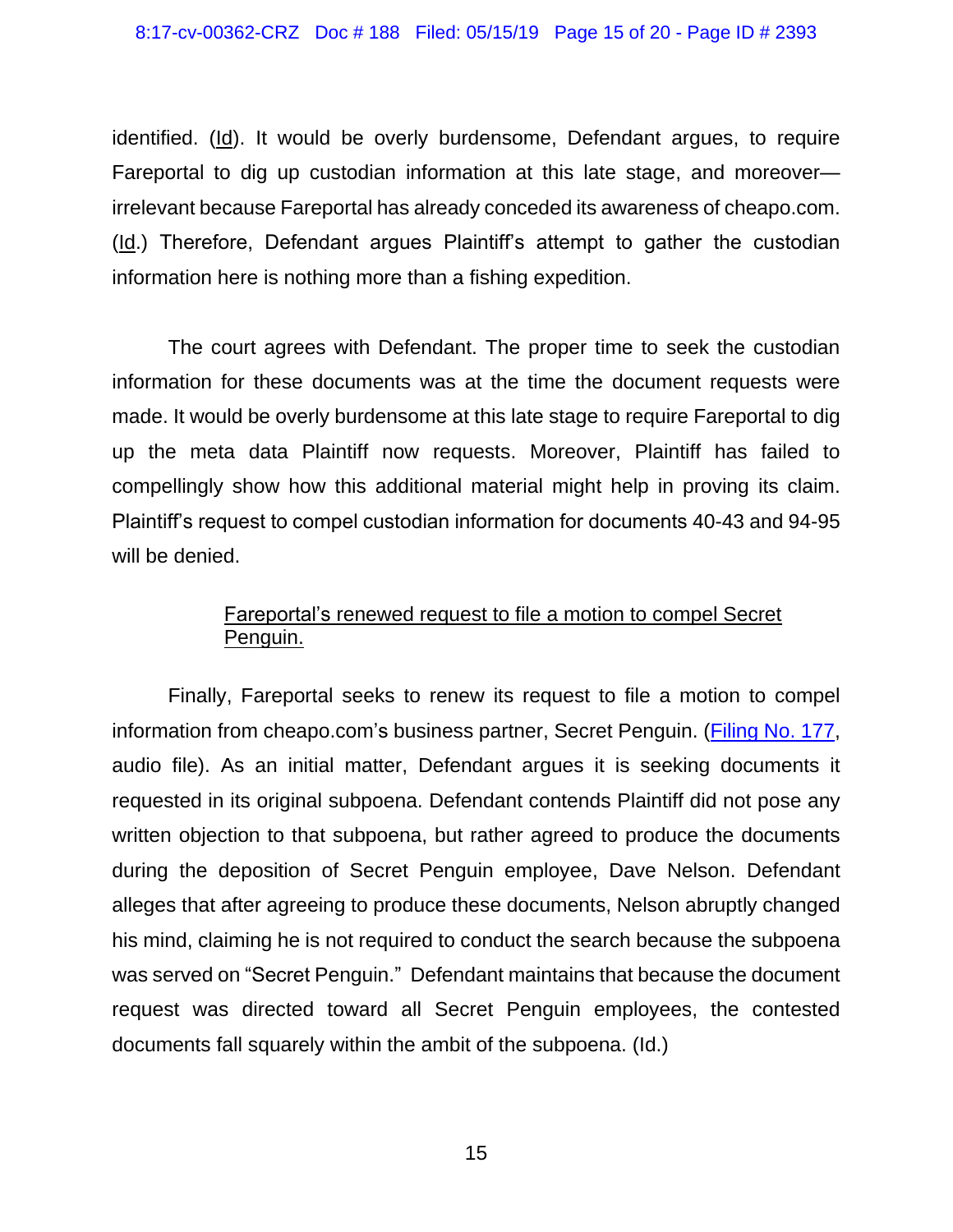In response, Jacobs argues the request is overly burdensome, pointing out that Secret Penguin is a small company that has already made two document productions, including 318 pages of emails.

Based on the above, the court will permit Defendant's motion to compel on Nelson at Secret Penguin, with respect to the unprivileged "additional clean-up documents" referenced in Fareportal's April 25, 2019 email correspondence attached hereto. Having reviewed Defendant's original subpoena for document production to "SecretPenguin c/o Dave Nelson" the court agrees with Defendant that the documents sought fall within the scope of the original subpoena. Further, the court finds the request relevant to the needs of the case and not overly burdensome.

Accordingly, IT IS HEREBY ORDERED:

- 1) Plaintiff's motion to compel issuance of subpoenas on Google LLC, Microsoft Corporation, Yahoo! Inc., and Commission Junction, [\(Filing](https://ecf.ned.uscourts.gov/doc1/11314200687)  [No. 151\)](https://ecf.ned.uscourts.gov/doc1/11314200687), is granted.
- 2) Plaintiff's demand for production from the personal email account of ex-Fareportal employee Alexander Popescu is denied.
- 3) Plaintiff's demand for document production from third-party Respond2Communications, Inc. regarding its work on the "We Go Cheapo" campaign as discussed herein is granted.
- 4) Plaintiff's request for leave to serve a third-party subpoena on Emely Romero Littrell for production of documents (May 2016 to present) and deposition testimony as discussed herein is granted.
- 5) Plaintiff's demand for production of documents within the possession, custody, and control of Fareportal concerning communications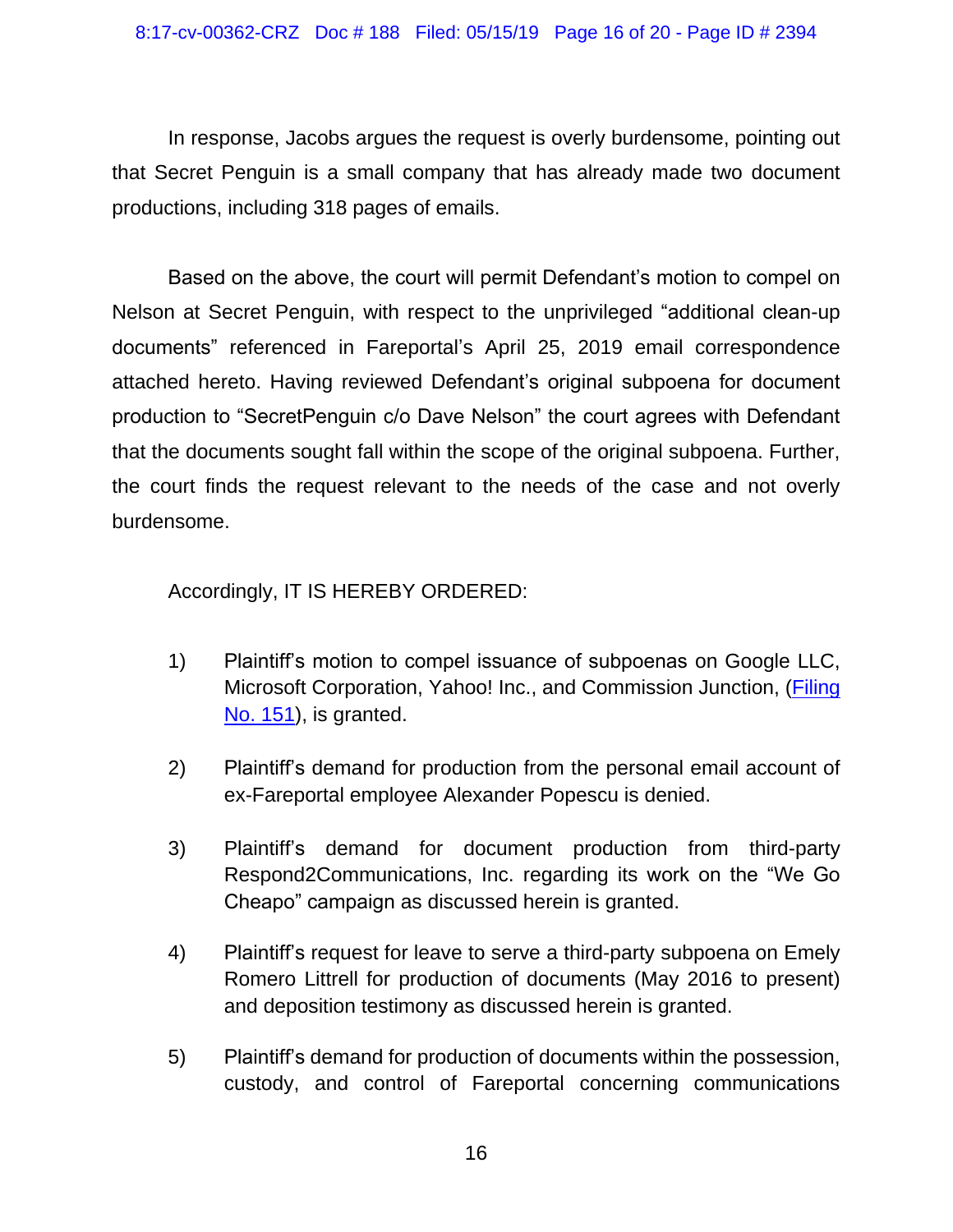between Fareportal and Corsearch (or, formally "Citizen Hawk") relating to cheapo.com is granted.

- A. Defense counsel shall immediately produce any unprivileged documents which Corsearch has provided.
- B. If any documents have been withheld from production to Plaintiff's counsel, Defense counsel shall contact the court and opposing counsel promptly to discuss the procedure and schedule for resolving Defendant's privilege and/or work product objections.
- 6) Plaintiff's request for custodian information for documents 40-43 and 94-95 is denied.
- 7) Defendant's demand for production of "additional clean-up documents" from Dave Nelson at Secret Penguin is granted.
- 8) To the extent either party believes the Stipulated Protective Order [\(Filing No. 41\)](https://ecf.ned.uscourts.gov/doc1/11313894161) will be inadequate to protect the confidentiality of information and items that will be produced as ordered herein, counsel shall promptly propose additional language to be added to the protective order or, if the parties cannot agree on this issue, they shall notify the court to discuss their respective concerns.

Dated this 15th day of May, 2019.

BY THE COURT:

*s/ Cheryl R. Zwart* United States Magistrate Judge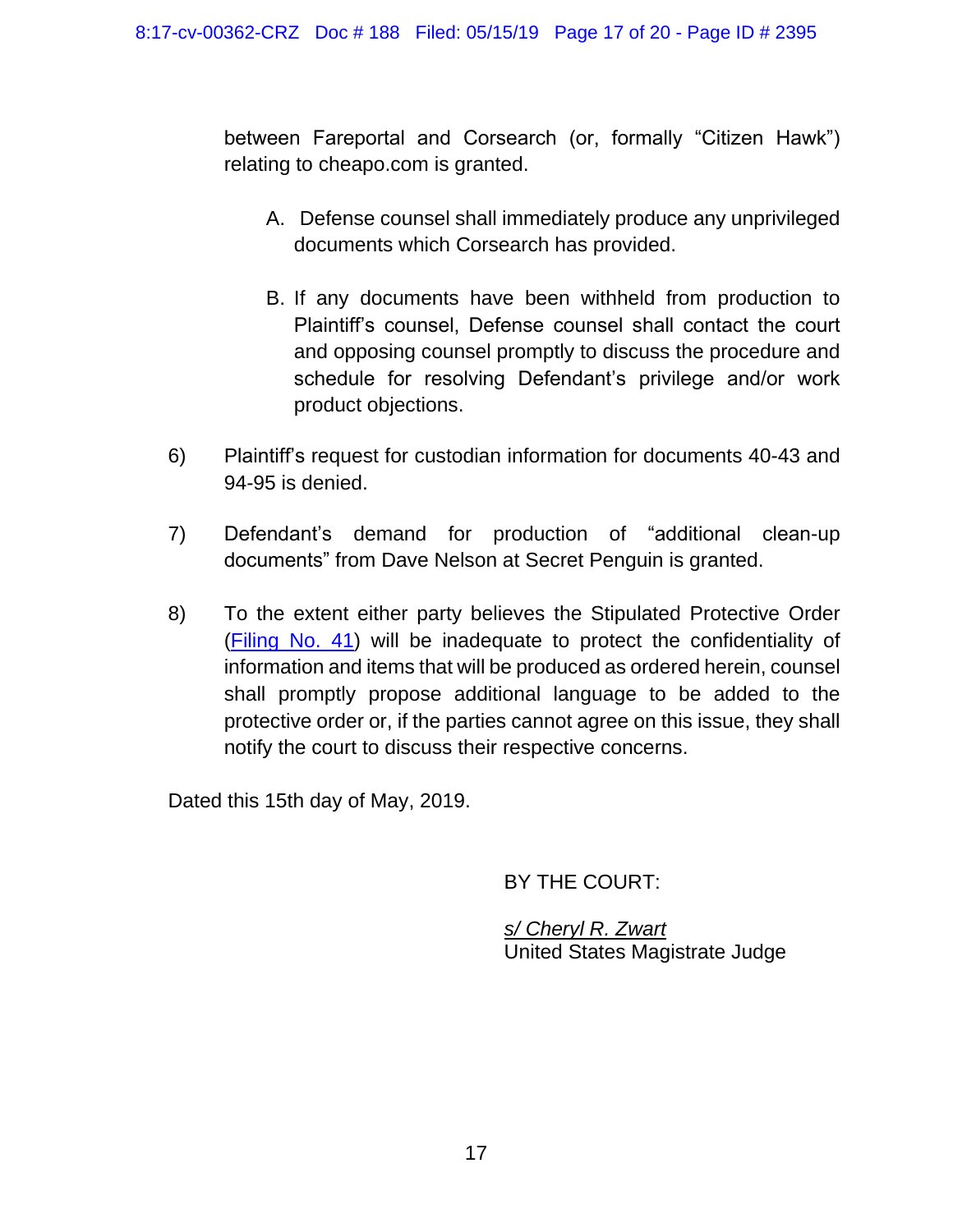| <b>From:</b>    | <b>Jacob Kring</b>                                                                                       |
|-----------------|----------------------------------------------------------------------------------------------------------|
| To:             | zwart@ned.uscourts.gov; John.Passarell@kutakrock.com; Carol.Svolos@KutakRock.com; Scott Sholder; Eleanor |
|                 | M. Lackman: Lindsay R. Edelstein: Marissa Lewis: Jennifer Atwood                                         |
| Cc              | <b>Joel Bailey: Britt McClung</b>                                                                        |
| <b>Subject:</b> | Jacobs v. Fareportal; Case No. 17-CV-00362                                                               |
| Date:           | Thursday, April 25, 2019 4:31:18 PM                                                                      |
|                 |                                                                                                          |

Dear Judge Zwart,

Mr. Bailey, who attended the teleconference for Plaintiff, drafted this e-mail for Plaintiff and I am sending it on his behalf. He is presently in a hearing in another matter so I'm covering for him.

During the discovery teleconference on April 23, 2019, your honor asked the parties to advise concerning whether they had resolved any of the discovery issues discussed during the call by 5pm today. Plaintiff writes in order to advise of the progress and the parties' positions.

#### **Plaintiff Ian Jacobs' Statement**

At 8:20 central this morning, Plaintiff lan Jacobs made a supplemental production of documents fully resolving the two issues raised by Fareportal on the call relating to Mr. Jacobs' production. Fareportal's third issue related to a purported issued between non-parties Dave Nelson and Secret Penguin. Accordingly, Plaintiff lan Jacobs believes he has resolved Fareportal's outstanding discovery disputes through a supplemental production and explanation today.

In response, Fareportal advised this morning that it would be providing information on whether or not it knows if the customers referenced in Plaintiff's prior discovery deficiency letter were indeed Fareportal customers. Accordingly, the following items remain open with respect to Jacobs' requests to Fareportal:

- $\bf{r}$ Documents from the personal email account of Fareportal employee Alexander Popescu that was utilized for Fareportal business purposes in connection with attempting to purchase Jacobs' website;
- Documents relating to third-party R2C and its work on the "We Go Cheapo"  $(ii)$ campaign;
- $(iii)$ Non-privileged communications with third-party Corsearch, Inc. that have been withheld by Fareportal on the basis of unfounded privilege objections;
- $(iv)$ Documents confirming that certain confused customers who contacted Jacobs were in fact Fareportal customers;
- $(v)$ Custodian information for two specific documents produced by Fareportal;
- $(vi)$ Jacobs' Subpoena to Respond2 Communications, Inc. and Fareportal's objections thereto;
- $(vii)$ Jacobs' Subpoena to Emely Romero Littrell and Fareportal's objections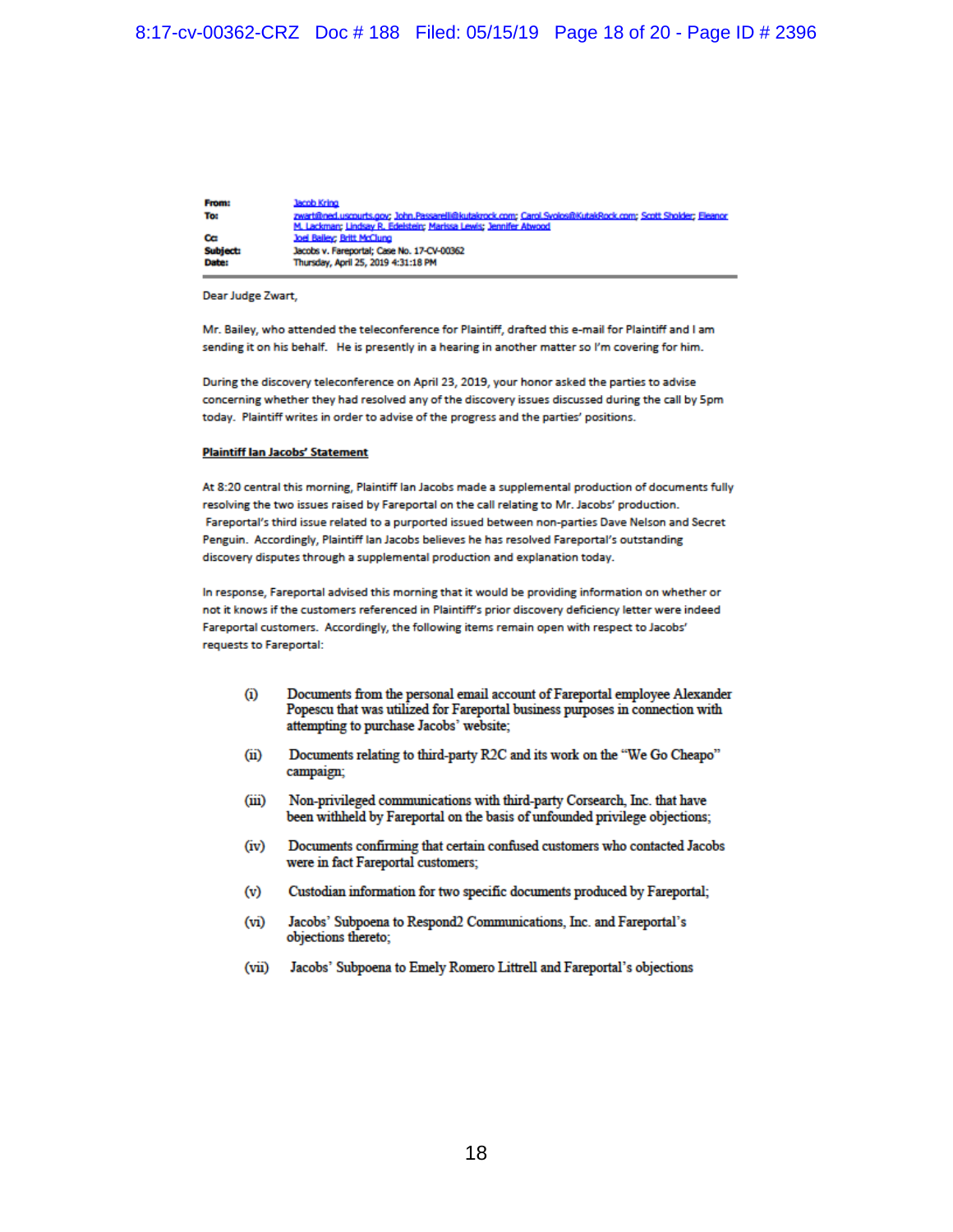| <b>From:</b>        | Lindsay R. Edelstein                                                                                           |
|---------------------|----------------------------------------------------------------------------------------------------------------|
| To:                 | zwart@ned.uscourts.gov; Jennifer Atwood                                                                        |
| Cc                  | "Joel Bailey": Passarelli, John P.; Syolos, Carol A.; Jacob Kring; Britt McClung; Michael Hilgers; Eleanor M., |
|                     | Lackman: Marissa Lewis; Scott Sholder                                                                          |
| <b>Subject:</b>     | Jacobs v. Fareportal, 8:17-cv-362                                                                              |
| Date:               | Thursday, April 25, 2019 4:56:55 PM                                                                            |
| <b>Attachments:</b> | image784001.png                                                                                                |
|                     |                                                                                                                |

**Dear Judge Zwart:** 

Pursuant to Your Honor's request during the discovery teleconference on April 23, 2019, we write on behalf of defendant/counterclaim-plaintiff Fareportal Inc. ("Fareportal") to advise as to whether the discovery issues discussed have been resolved.

As an initial matter, while not mentioned in Mr. Kring's 4:30pm email, Fareportal provided plaintiff counterclaim-defendant lan V. Jacobs' ("Jacobs") counsel with confirmation, in the form of an employee declaration, whether the customers identified by Jacobs are Fareportal customers (item iv in Jacobs' list). This declaration was sent by Fareportal at least 30 minutes before Mr. Kring's email was sent to the Court, so it is unclear why he did not mention receiving it, and why this item is still being represented as outstanding.

Fareportal's position, which we sent to Mr. Bailey and Mr. Kring at 4:01pm following Mr. Bailey's request today that we draft a joint email to the Court, is as follows:

Fareportal's request for a supplemented version of the document pertaining to affiliate advertising has been satisfied by Jacobs' production this morning. With respect to Fareportal's request for evidence that Jacobs ever sent discounts to customers whose email addresses he collected via an opt-in box on cheapo.com, Jacobs' counsel's representation that they do not have any such documents to provide obviates the need for Court intervention on this point. Fareportal respectfully renews its request that the Court allow it to file a motion to compel third-party SecretPenguin to produce the outstanding documents Fareportal seeks - namely, an email confirmation of Mr. Nelson's booking through cheapo.com, and communications between it and its attorneys, on the one hand, and Jacobs' lawyers on the other hand.

We thank the Court for its attention to this matter and are happy to provide whatever other details or information the Court may require.

Respectfully submitted, Lindsay R. Edelstein



**Lindsay Edelstein** 

Associate Cowan, DeBaets, Abrahams & Sheppard LLP 41 Madison Avenue, 38th fl., New York, NY 10010 tel: 212-974-7474 / fax: 212-974-8474 LEdelstein@cdas.com / www.cdas.com

\*\*\* This e-mail and any files transmitted with it are confidential. Its contents are intended solely for the Recipient(s) indicated and may also be